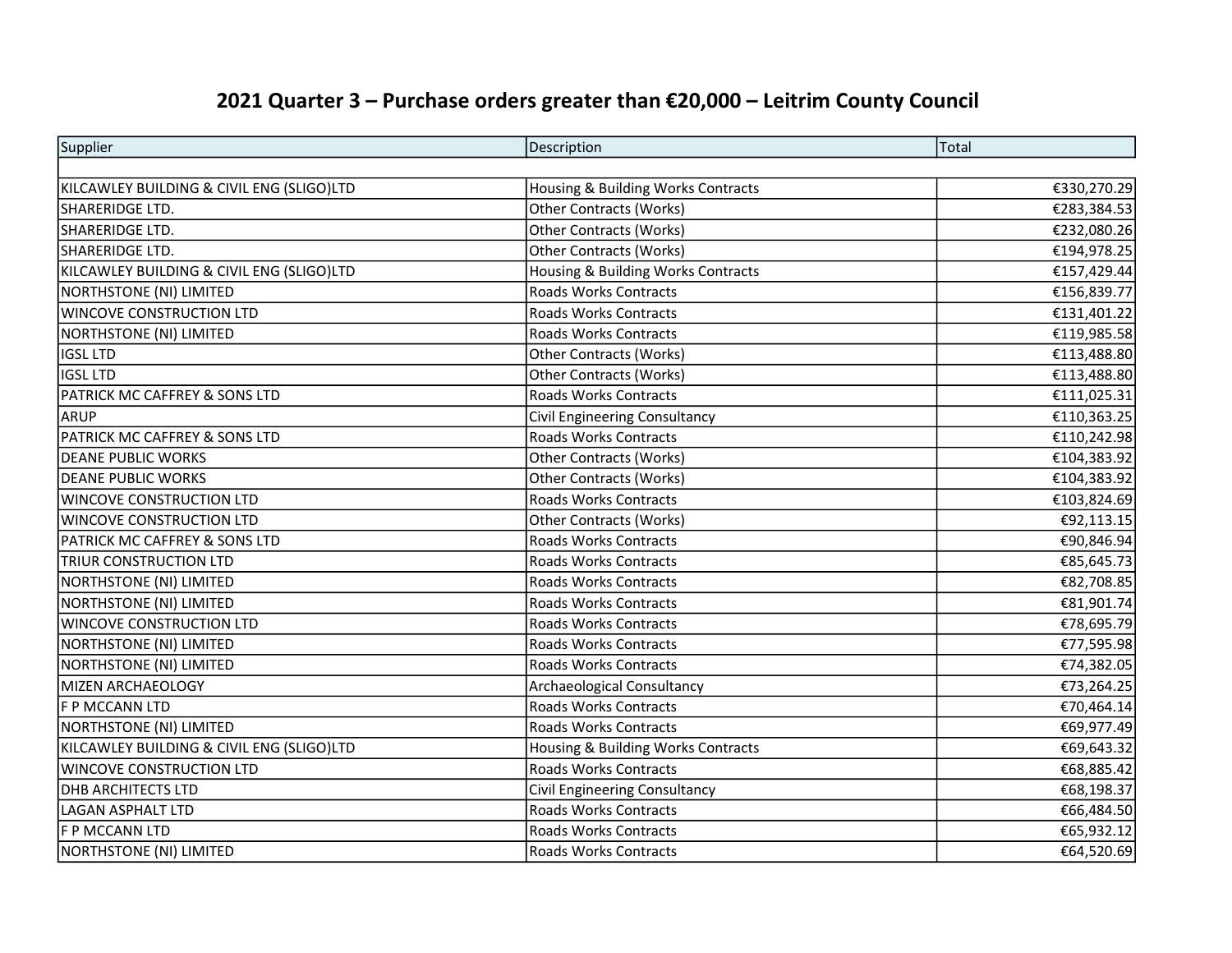## 2021 Quarter 3 – Purchase orders greater than €20,000 – Leitrim County Council

| Supplier                                 | Description                                    | Total      |
|------------------------------------------|------------------------------------------------|------------|
| <b>WINCOVE CONSTRUCTION LTD</b>          | <b>Roads Works Contracts</b>                   | €63,781.61 |
| NORTHSTONE (NI) LIMITED                  | Roads Works Contracts                          | €63,342.82 |
| NORTHSTONE (NI) LIMITED                  | Roads Works Contracts                          | €61,815.19 |
| <b>WINCOVE CONSTRUCTION LTD</b>          | <b>Other Contracts (Works)</b>                 | €59,279.01 |
| NORTHSTONE (NI) LIMITED                  | Roads Works Contracts                          | €57,835.45 |
| <b>TRIUR CONSTRUCTION LTD</b>            | Roads Works Contracts                          | €54,632.24 |
| THOMAS COYLE CONSTRUCTION LTD            | <b>Other Contracts (Works)</b>                 | €53,476.64 |
| F P MCCANN LTD                           | Roads Works Contracts                          | €50,087.41 |
| NORTHSTONE (NI) LIMITED                  | <b>Roads Works Contracts</b>                   | €49,994.93 |
| MC MENAMIN BUILDING CONTRACTORS LTD      | Housing & Building Works Contracts             | €49,260.82 |
| <b>PATRICK MC CAFFREY &amp; SONS LTD</b> | <b>Roads Works Contracts</b>                   | €49,136.31 |
| NORTHSTONE (NI) LIMITED                  | Roads Works Contracts                          | €48,175.25 |
| F P MCCANN LTD                           | <b>Roads Works Contracts</b>                   | €46,534.23 |
| PATRICK MC CAFFREY & SONS LTD            | <b>Roads Works Contracts</b>                   | €45,767.83 |
| F P MCCANN LTD                           | Roads Works Contracts                          | €45,452.43 |
| JOHN MC GANN T/A MC GANN CONSTRUCTION    | Housing & Building Works Contracts             | €45,104.42 |
| <b>PATRICK MC CAFFREY &amp; SONS LTD</b> | <b>Roads Works Contracts</b>                   | €44,759.09 |
| LAGAN ASPHALT LTD                        | <b>Roads Works Contracts</b>                   | €42,416.14 |
| <b>WINCOVE CONSTRUCTION LTD</b>          | <b>Roads Works Contracts</b>                   | €41,627.20 |
| F P MCCANN LTD                           | <b>Roads Works Contracts</b>                   | €41,401.99 |
| MR STEPHEN REYNOLDS                      | Other Minor Works (Services/Works)             | €40,576.22 |
| ARUP                                     | Civil Engineering Consultancy                  | €40,542.03 |
| JOHN MC GANN T/A MC GANN CONSTRUCTION    | Housing & Building Works Contracts             | €40,159.44 |
| F P MCCANN LTD                           | <b>Roads Works Contracts</b>                   | €39,590.90 |
| COONEY ARCHITECTS LTD                    | Civil Engineering Consultancy                  | €39,360.00 |
| NORTHSTONE (NI) LIMITED                  | <b>Roads Works Contracts</b>                   | €38,533.64 |
| F P MCCANN LTD                           | <b>Roads Works Contracts</b>                   | €37,536.66 |
| TARSTONE ROAD MAINTENANCE LTD,           | Roads Works Contracts                          | €37,200.76 |
| <b>WINCOVE CONSTRUCTION LTD</b>          | <b>Roads Works Contracts</b>                   | €36,866.05 |
| F P MCCANN LTD                           | Roads Works Contracts                          | €34,660.03 |
| COLAS BITUMEN EMULSIONS (WEST) LIMITED   | Surface Paving, Fencing & Landscaping Supplies | €33,707.65 |
| F P MCCANN LTD                           | <b>Roads Works Contracts</b>                   | €32,071.79 |
| ARUP                                     | Civil Engineering Consultancy                  | €31,310.27 |
| <b>DUNCAN PLANT HIRE LTD</b>             | Other Minor Works (Services/Works)             | €31,220.45 |